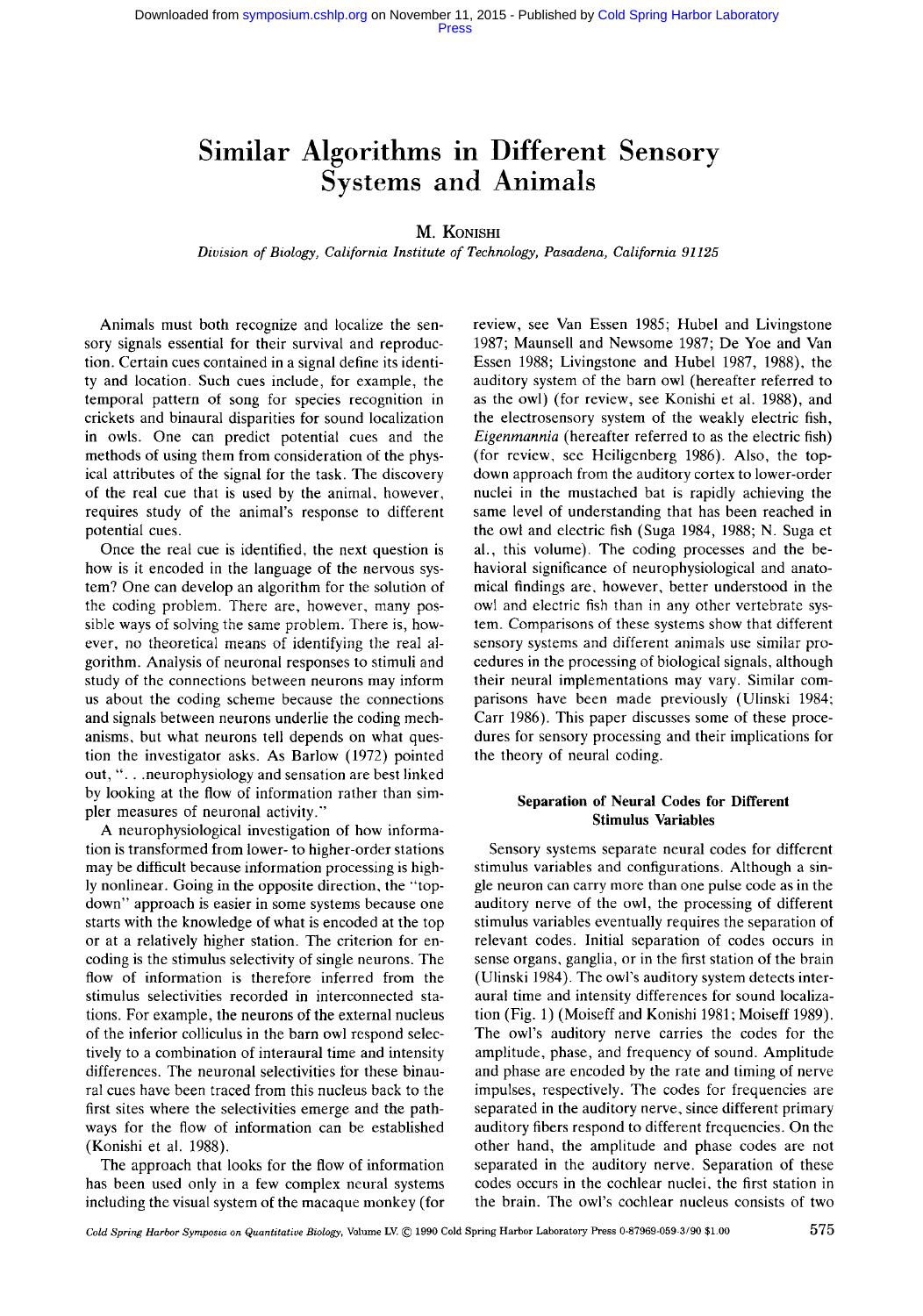

spatially separate populations of neurons. Both populations receive both the amplitude and phase codes, but one, nucleus angularis, preserves only the amplitude code, and the other, nucleus magnocellularis, largely preserves the phase code (Sullivan and Konishi 1984; Takahashi et al. 1984). The projections from these nuclei to the midbrain station, the inferior colliculus, are separate (Takahashi and Konishi 1989a,b). There are therefore two parallel pathways in the brainstem of the owl.

The electric fish uses sinusoidal electrical signals to orient and navigate in murky water. Fish avoid jamming one another by raising or lowering the frequency of their signals, always changing in the direction that maximizes the frequency difference between the two. A fish detects changes in the amplitude and phase of the beat waveform, resulting from the adding of its own signal and the signal of the neighbor, to determine whether it should lower or raise its frequency to avoid jamming (Fig. 2) (Heiligenberg 1986). Two different classes of electroceptors encode amplitude and phase. Although these receptors are intermixed over the entire body surface, the neurons that receive input from the receptors are separated in different layers of the electrosensory lateral line lobe, the first station of the brain electrosensory pathway. These layers give rise to separate pathways for amplitude and phase, as in the owl.

Similarly, visual neurons sensitive to different stimulus variables are separated in different layers of the retina, the optic tectum, the lateral geniculate body, and the visual cortex (Maturana et al. 1960; Lettvin et al. 1961; for review, see Rodieck 1979). In the macaque monkey's visual system, magnocellular and parvocellular optic ganglion cells have different morphological and physiological properties (Bowling and Michael 1980; Michael 1988). Magnocellular neurons are fast responding and are sensitive to contrast, but they are color blind and poor in spatial resolution, whereas parvocellular neurons are characterized Figure **l.** Binaural disparity cues for sound localization. A difference in the length of sound path between the two ears produces an interaural time difference, which varies as a function of the incidence angle of sound relative to the midsagittal plane of the head. The owl uses this function for localization in azimuth. A difference in the amplitude of sound between the two ears results both from the shadowing effects of the head and from differences in the directionality of the two ears. In the barn owl, the left ear is located higher than the right ear relative to eye level, and the two ears are sensitive in different directions. This asymmetry enables the owl to use interaural intensity differences for localization in the vertical plane. Each two-dimensional locus in space is thus uniquely defined by a combination of interaural time and intensity differences.

by color selectivity, high spatial resolution, slow response, and low contrast sensitivity. Magnocellular neurons project to the bottom two layers, and parvocellular neurons project to the top four layers of the lateral geniculate body (Kaplan and Shapley 1982; Perry et al. 1984; Michael 1988).

#### **Specialized Neural Circuits for Salient** Cues

The brain contains special circuits to detect salient cues that are not directly encoded in single primary sensory neurons. Examples of these cues include binaural and binocular disparities, orientation, velocity, and echo delays. Although the existence of special circuits for the detection of salient cues would seem obvious, a single neural network that detects more than one such cue cannot be excluded. For example, the oscillator circuits of invertebrates can produce more than one pattern of output by chemical modulation of the synapses and membrane ion channels of selected neurons (Getting 1989; Marder 1989). Whether this sort of modulation regulates the property of sensory detector circuits remains to be investigated.

The existence of special circuits has been proposed in various models of sensory systems. such as circuits for the detection of the direction of stimulus movement in the compound eye of the fly and the rabbit retina, for binocular disparity in the mammalian visual cortex, and for binaural time differences (Jeffress 1948; Reichardt 1961; Barlow et al. 1964; Julesz 1971). The search for the real circuits of this sort has been generally unsuccessful. The circuit for the detection of interaural time differences in the owl's brainstem is a notable exception. Like Jeffress's model, this circuit consists of delay lines and coincidence detectors (Figs. 3 and 4) (Sullivan and Konishi 1986; Carr and Konishi 1988). In the electric fish, circuits for the comparison of the phase angle and amplitude of electrical signals between different body areas have been identified (Maler 1979; Carr et al. 1986a,b; Shumway and Maler 1989).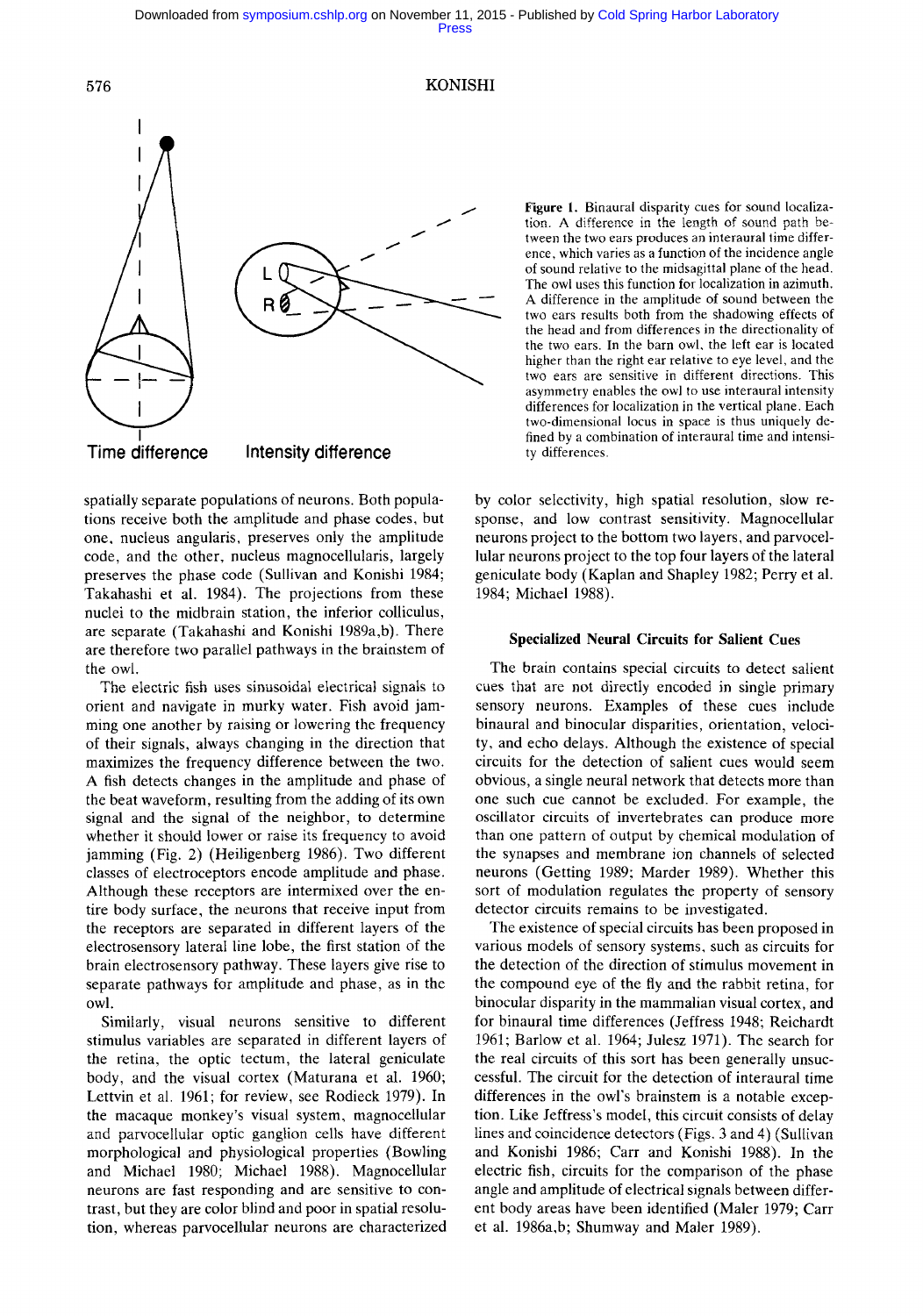

Figure 2. Determination of the sign of frequency differences by electric fish. *Eigenmannia.* (A) Electrical signals. *Eigenmannia*  generates sinusoidal electrical signals for navigation and orientation. When an individual  $(S_1)$  encounters another individual  $(S_2)$ , they avoid jamming each other by changing the frequency of their signals. The fish uses the beat waveform  $(S_1 + S_2)$  to determine whether its own frequency is higher or lower.  $(B)$  The fish uses differences in the phase and amplitude of the beat waveform between different body loci to determine the sign of frequency differences. In this figure, the solid-line and dotted-line waveforms show different degrees of contamination of  $S_1$  by  $S_2$ . The solid-line waveform is more contaminated and registered at one body locus, and the dotted-line waveform is less contaminated at another locus. The small arrowheads indicate the phase relationships between the two waveforms. The left-slanted arrowheads indicate that the phase of the solid-line waveform is advanced relative to that of the dotted-line waveform. When these phase relationships and the rise and fall of amplitude are combined, the sign of frequency differences can be uniquely determined. Thus, the sequence, a fall in amplitude with a phase advance followed by a rise in amplitude with a phase delay, indicates that the fish's own frequency is lower than that of the other fish.

#### Transmission of Information by Coded Lines

Eventual transformation of codes to "coded lines" is a universal operation in all sensory systems. In this scheme, relevant sensory information is transferred from one neuron to the next, not because the recipient neuron sorts out signals encoded in impulses, but simply because the two neurons are connected. The time comparison circuits of owls and electric fish mentioned above receive information about phase from phaselocked spikes. The output of each phase-disparity circuit of the electric fish carries the code for a "phase difference," but this code no longer uses the timing of impulses (cf. Fig. 3). Although the output fibers of the owl's nucleus laminaris carry phase-locked spikes, the phase information so conveyed is not used by the recipient stations. The neurons of these stations lack the morphological specializations necessary for the preservation of phase information such as calycine synapses, yet different neurons respond selectively to different ranges of interaural phase disparities. All higherorder neurons that receive input directly or indirectly from the nucleus laminaris are selective for interaural time difference.

New coded lines emerge at all levels. Sound frequency is not encoded in the number of impulses but by coded lines, which ultimately derive their frequency selectivities from the electromechanical properties of the basilar membrane-hair cell complex. Neuronal selectivities for movement, stimulus orientation, and binocular disparity emerge for the first time in the primary visual cortex in the macaque monkey. and color, movement, and orientation-selective neurons are segregated in different layers or areas. These selectivities are line-coded and conveyed by parallel channels to higher-order stations in the extrastriate visual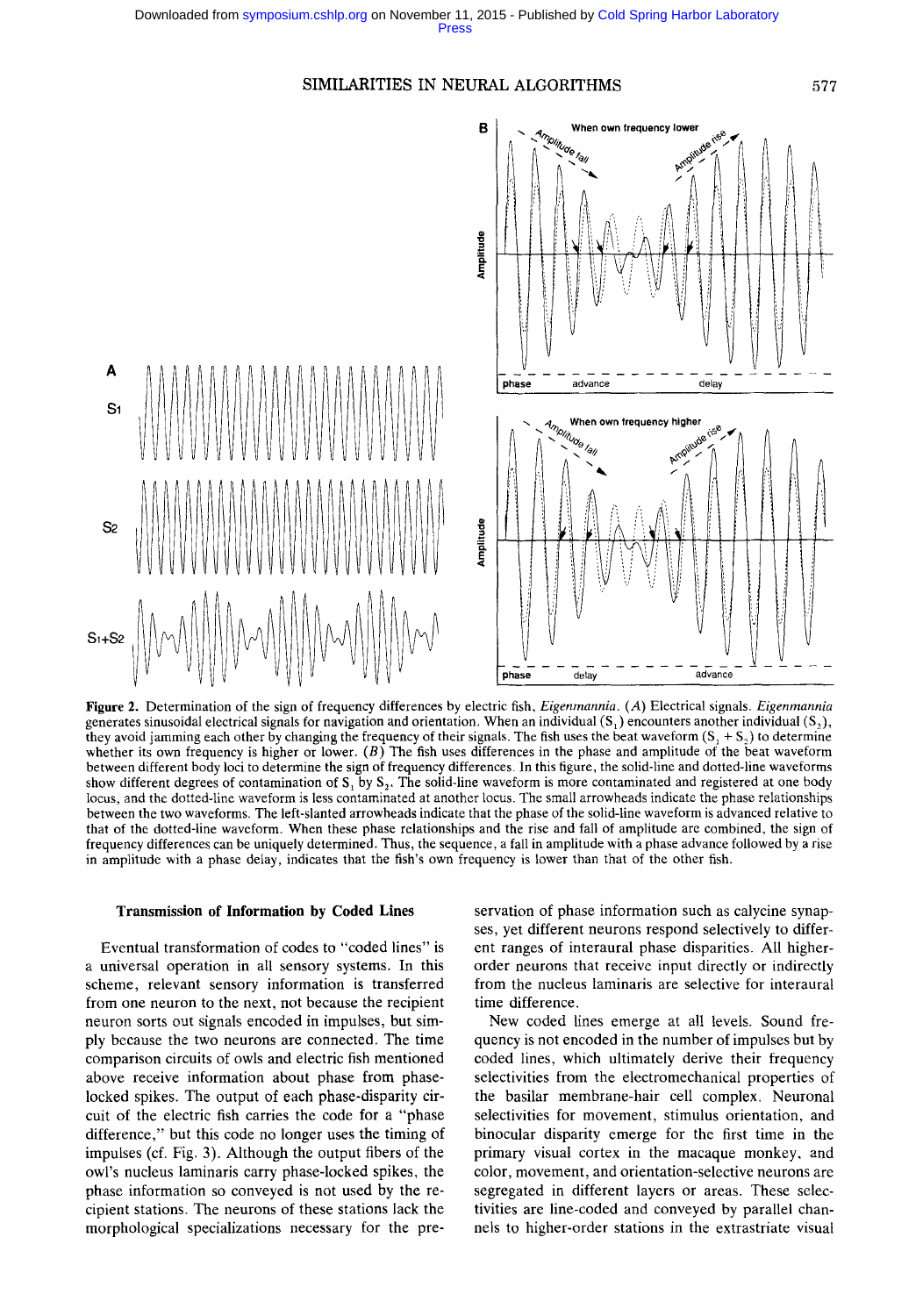

Figure 3. A model of neural circuits for the detection of interaural time differences. It uses the principles of coincidence detection and delay lines. Binaural neurons, A, B, C. D, and E, fire maximally only when impulses from the two sides arrive simultaneously. Except for C. the paths for impulse transmission to each neuron are different between the two sides. These asymmetries cause interaural differences in the arrival time of impulses. A neuron fires maximally when an imposed interaural time difference compensates for the asymmetry in impulse transmission time. This array of neurons thus encodes systematically different azimuthal locations of sound.

cortex (Hubel and Livingstone 1987; Maunsell and Newsome 1987; De Yoe and Van Essen 1988; Livingstone and Hubel 1988).

The above comparison of the starting points of coded lines shows that code transformation to coded lines occurs as soon as relevant stimulus properties are detected. Just as neural codes for primary stimulus variables are separated, so are those for line-coded cues. Thus, the establishment of coded lines leads to the separation of neural codes for different cues. Linecoding obviates the need to reproduce at different levels of neural systems the same detection mechanisms every time the relevant information is needed.

#### Convergence of Parallel Pathways

Parallel pathways for the separate processing of different cues may reunite in higher-order stations. Such convergence serves several different purposes. In the owl's auditory system, interaural time differences are detected in each frequency band by the special circuit

#### 578 KONISHI

mentioned above. Interaural time differences are measured as phase differences in different frequency channels. These channels are separate in all stations below the external nucleus of the inferior colliculus. In these lower stations, neurons respond to more than one interaural time difference because the time differences separated by integer multiples of the stimulus period give rise to the same phase difference. This phenomenon is termed phase ambiguity. The convergence of different frequency channels on single neurons in the external nucleus of the inferior colliculus eliminates phase ambiguous responses in these neurons, thus enabling them to encode the true interaural time difference (Takahashi and Konishi 1986).

Similarly, the electric fish must gather phase and amplitude information from a large area of its body surface to determine the sign of frequency differences. If a fish is experimentally prevented from receiving electrical signals from a large area of its body surface, it cannot discriminate between the signs of frequency differences. Under these conditions, neurons of the prepacemaker nucleus that are sensitive to differences in frequency fail to detect the sign of frequency differences. These uncertainties are partly due to the fact that phase disparities between different body areas vary with the relative orientation of the two fish. The neurons of the prepacemaker nucleus can determine the sign of frequency differences independently of fish orientation because they normally receive inputs from a large part of the body surface (Kawasaki et al. 1988b; Keller 1988; Keller and Heiligenberg 1989). Similarly, the convergence of parallel channels in the visual system appears to underlie the position-independent responses of neurons to stimulus properties, such as orientation (Hubel and Wiesel 1962), and complex stimulus configurations, such as hands and faces (Gross et al. 1972; Perret et al. 1982; Kendrick and Baldwin 1987).

Another role of convergence is the creation of new coordinate systems and stimulus dimensions in sensory perception. The convergence of the intensity and timeprocessing pathways in the owl gives rise to neurons that respond neither to interaural time nor to intensity differences alone but to a combination of the two. These neurons encode auditory space because the combinations of time and intensity differences define the coordinates of auditory space in the owl. In the monkey visual system, the magnocellular and parvocellular pathways appear to converge in several different areas of the cortex (Van Essen 1985). These points of convergence may be responsible for such phenomena as the detection of structure from motion and shape from shading (De Yoe and Van Essen 1988).

#### Hierarchy, Single Neurons, and Networks

Sensory systems process stimuli in hierarchically organized neural networks. When a system contains parallel pathways. each pathway may be hierarchically organized. In a hierarchical system, neurons at higher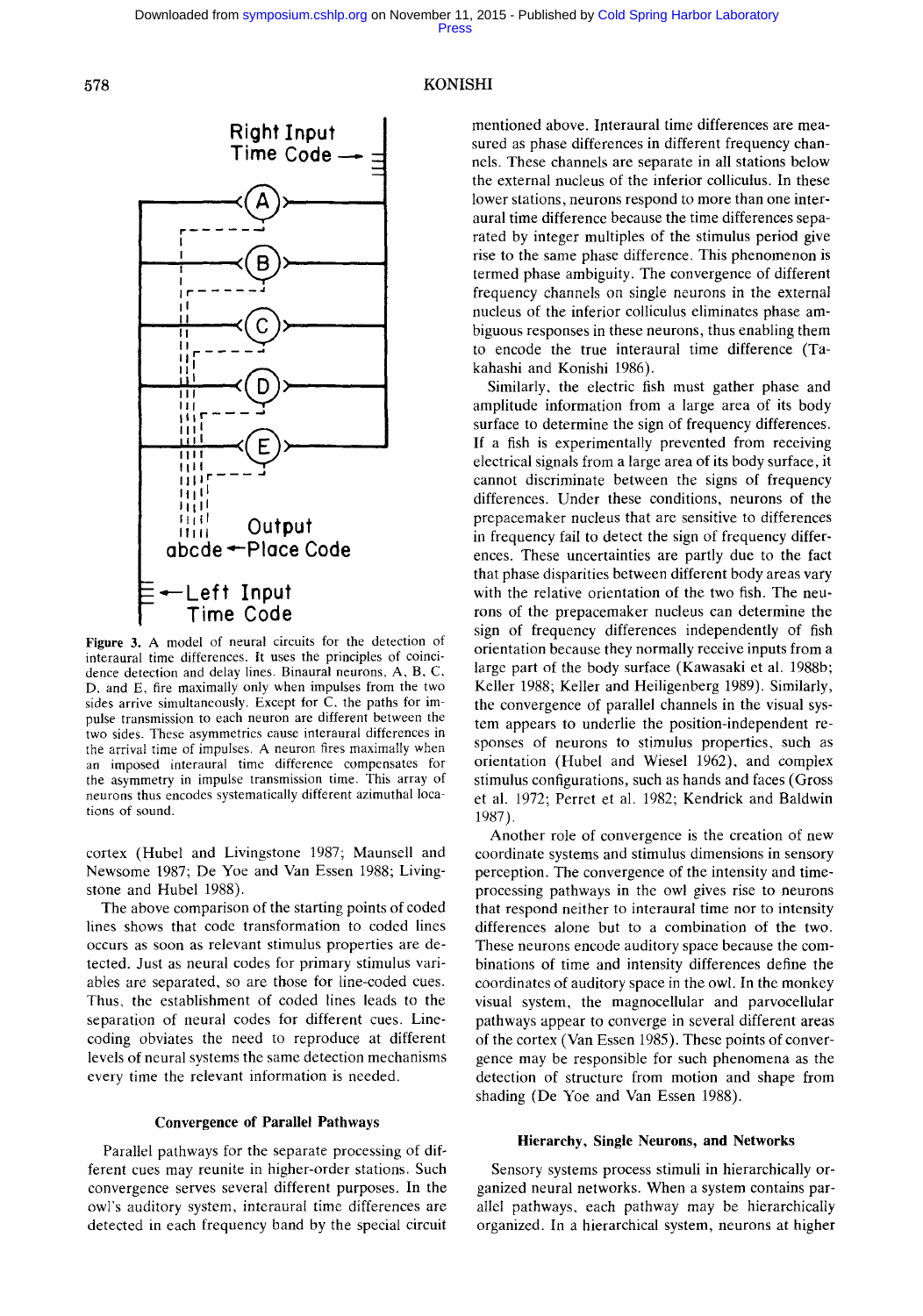



Figure 4. Neural circuits for the detection of interaural time differences. Nucleus magnocellularis is one of the first brain stations in the owl's auditory system. Nucleus laminaris receives inputs from both the ipsilateral and contralateral magnocellular nuclei. The figure shows axon collaterals from single ipsilateral and contralateral neurons projecting into nucleus laminaris. which contain binaural neurons. For the sake of clarity, the ipsilateral and contralateral axons are shown separately, although they interdigitate in reality. These interdigitating axons serve as delay lines. and the laminaris neurons serve as coincidence detectors. Interaural phase differences are computed separately for each frequency band.

stations are selective for more complex combinations and configurations of stimulus variables than those at lower stations. The neuron at the top of the hierarchy represents the results of the sum total of the computations that take place in processing the signal. Sherrington (1941) called such a neuron a "pontifical cell," although he rejected the idea of mind represented by one such cell. The argument against the usefulness of the concept of a pontifical neuron was best expressed by Marr  $(1982)$  when he wrote, "... Suppose, for example. that one actually found the apocryphal grandmother cell (a cell that fires only when one's grandmother comes into view). Would that really tell us anything much at all? It would tell us that it existed-Gross's hand-detectors tell us almost thatbut not why or even how such a thing may be constructed from the outputs of previously discovered cells. Do the single-unit recordings-the simple and complex cells—tell us much about how to detect edges or why one would want to, except in a rather general way through arguments based on economy and redundancy? If we really knew the answers, for example, we should be able to program them on a computer. But finding a hand-detector certainly did not allow us to program one."

One of the problems in the study of these "objectspecific" neurons is to identify the salient cues that the neurons and animal detect for the recognition of the object. Once the cues are defined, the origin and trans-

mission of neuronal selectivities for them can be studied. For further discussion of object-specific neurons, there are two points that need clarification. One is the expression, single neurons; a single cell may be selective for a complex stimulus, but it does not perform all the computations necessary for the recognition of the stimulus. A single neuron in a network is nothing but a nodal point, although the point may be a site of complex integrative processes. Tapping of such a point can reveal the results of some of the computations carried out by the network. When a network is hierarchically organized, the neuron at the top of the hierarchy will represent the results of all computations by the network. The second point concerns the idea that there ought to be only one cell at the top of the hierarchy. Because there is no theoretical reason to reject such an idea, one must rely on the results of observational and experimental studies.

In both the owl and electric fish, we know the algorithms for the genesis of the stimulus selectivity of neurons at the top of the hierarchically organized networks. In other words, we know the connections and processes underlying the stimulus selectivity of these object-specific neurons. Figure 5 summarizes the algorithm for sound localization by the owl and that for jamming avoidance response by the electric fish. In this figure, the hierarchy of processing can be compared with that of networks. Thus, in these systems, the neurons at the top of the hierarchy do represent the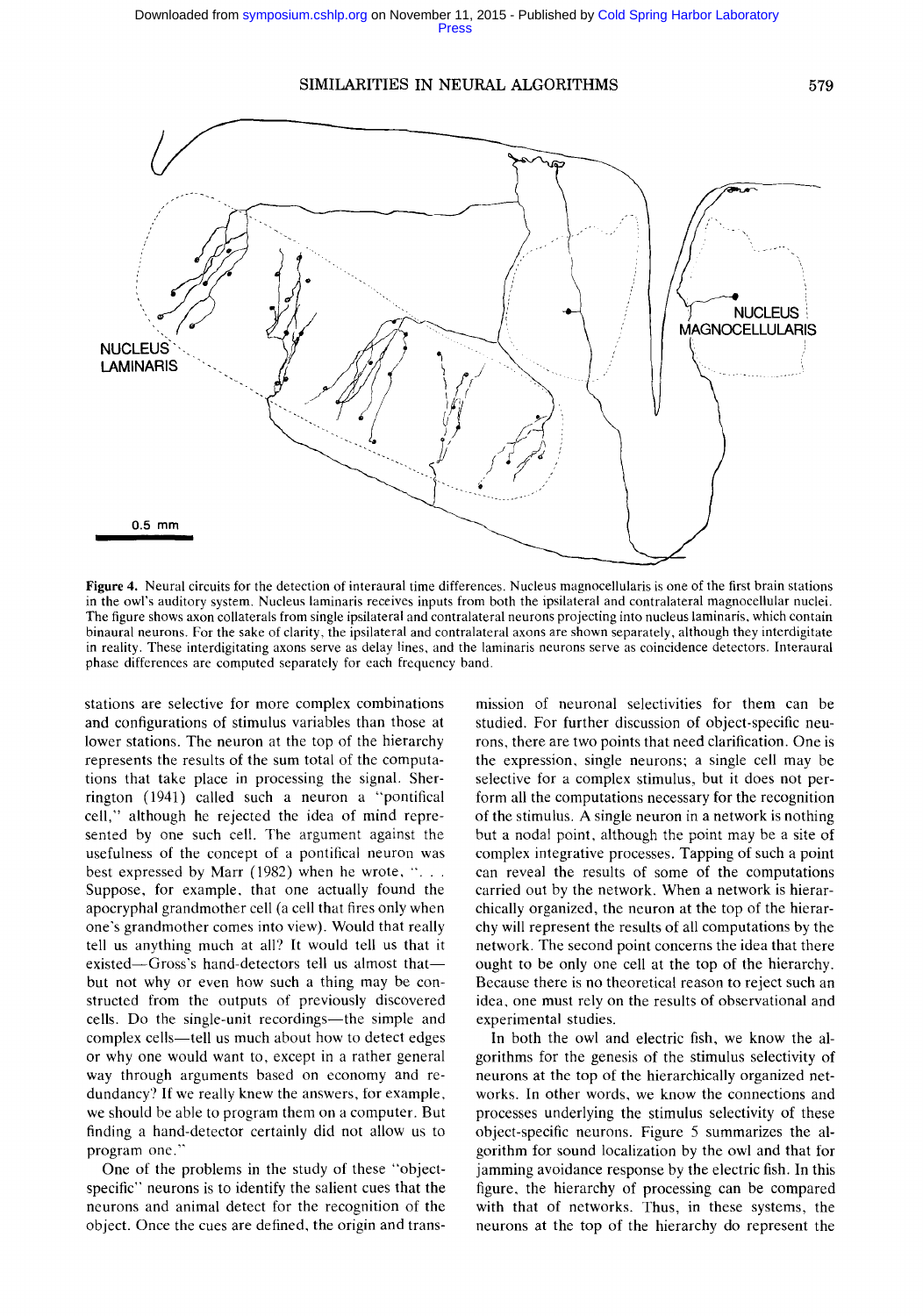### 580 KONISHI



Figure 5. Hierarchical organization. In both the owl's auditory system (A) and the electric fish's electrosensory system (B). biologically relevant signals are processed in hierarchically organized neural networks. Primary stimulus variables. such as the phase and amplitude of sinusoidal signals. are encoded in the sense organ. The neural codes for these stimulus variables are routed to different parallel pathways in the first brain station. The stimulus configuration for the detection of relevant signals are detected by special neural circuits in higher-order stations. The parallel pathways that process different cues for the detection of the same signal converge in higher-order stations, where neuronal selectivity for a combination of the different cues emerges. In general, neuronal stimulus selectivity becomes narrower and less ambiguous as one ascends the hierarchy. The stimulus selectivity of the neurons at the top of the hierarchy is the result of all the computations that are carried out by the networks. The stimulus selectivity of these neurons is very much like that of the whole animal. In  $A$ , the ordinate of all graphs shows the number of impulses. The bar histogram shows the sensitivity of neurons to stimulus phase. Phase information is conveyed to both cochlear nuclei. but only the nucleus magnocellularis retains the phase code. The two magnocellular nuclei send the right (R) and left (L) phase values in each frequency band to nucleus laminaris, which detects and encodes phase differences. The sinusoidal curve next to nucleus laminaris shows neuronal responses to interaural time differences that give rise to the same phase difference. The cochlear nucleus angularis abandons the phase code but retains the amplitude code; the line graph shows how a right and left intensity difference is encoded in the discharge rate of angularis neurons. This information is sent to one of the lemniscal nuclei and the inferior colliculus. Partial selectivity to interaural intensity differences emerges in the lemniscal nucleus (Manley et al. 1988). Convergence of the time and intensity pathways in the inferior colliculus creates neurons selective for a combination of intensity and time disparities. These neurons have spatial receptive fields in which the azimuthal and elevational position and dimension are determined, respectively, by the neurons' selectivity to interaural time and intensity differences. In  $\vec{B}$ , the arrows pointing to the right and left indicate neurons sensitive to phase advance and delay, respectively. These neurons occur in lamina 6 of the torus semicircularis. Numbers 1. 2, 3. and 4 indicate four different neuron types (in deeper layers of the torus semicircularis) that are selective for four different combinations of phase and amplitude combinations mentioned in Fig. 2B. The prepacemaker nucleus contains neurons that discriminate the sign of frequency differences.

final results of the computations that occur in all of the lower-order networks (Konishi et al. 1988; Rose et al. 1988). In both the owl and the electric fish, experimental disruptions of any of these computational processes have profound effects on the selectivity of the neurons at the top of the hierarchy (Takahashi et al. 1984; Heiligenberg 1986).

The hierarchies shown in Figure 5 appear simple without feedback loops, although such connections are known in the electric fish (Bastian 1986; Carr and Maler 1986; Bastian and Bratton 1990; Bratton and Bastian 1990). Hierarchical organizations are, however, evident in even more complex systems such as the macaque visual system in which reciprocal connections occur between almost all successive levels above the lateral geniculate nucleus. The anatomical hierarchy in this case is recognized by the feedforward and feedback connections that can be recognized in the laminar organization of the cortex (Maunsell and Van Essen 1983). The hierarchy of processing in the monkey visual system can be inferred from the distribution of different stimulus selectivities in interconnected stations. For example, the lateral geniculate nucleus is anatomically one level below the primary visual cortex. The same rank order applies to these stations in terms

of processing because neuronal selectivity for orientation and the direction of movement is not present in the lateral geniculate but emerges for the first time in the primary visual cortex. Similarly, neuronal selectivity for stimulus velocity emerges in the middle temporal (MT) area which is anatomically at least two levels away from the primary visual cortex (Hubel and Livingstone 1987; Maunsell and Newsome 1987; De Yoe and Van Essen, 1988; Livingstone and Hubel 1988), although the contributions of inputs other than the striate cortex and V2 to the stimulus selectivities of MT neurons make a simple serial hierarchy unlikely (Rodman et al. 1989).

#### Brain Maps and Coding

The owl's space-specific neurons are arranged according to the location of their spatial receptive fields, i.e., they form a map of auditory space (Knudsen and Konishi 1978a). A similar kind of map is found in the mustached bat; this species presumably measures the distance of a target by detecting the time delay between the emitted signal and the echo from the object. In the auditory cortex of this species, echo delays are mapped,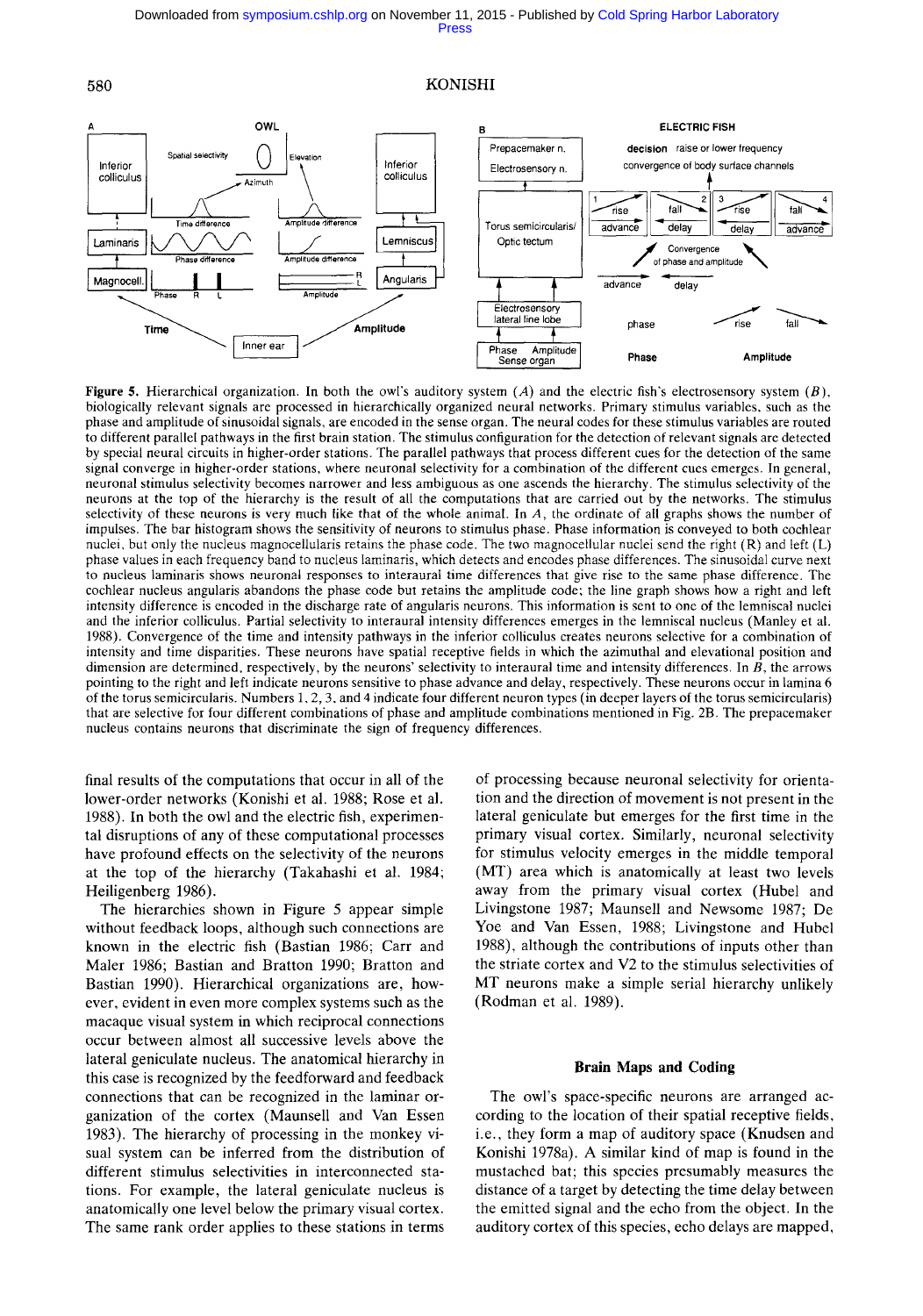i.e., neurons tuned to different echo delays are systematically arranged (Suga and O'Neill 1979).

Neither the map of auditory space nor the map of echo delays is due to a topographical projection of the inner ear, which maps frequency instead of space or time. The maps of auditory space and echo-delays are "centrally synthesized" in contrast with maps that copy the topographical arrangement of sensory cells, such as the tonotopic, retinotopic, and somatotopic maps (Konishi 1986; Knudsen et al. 1987). In a centrally synthesized map, the mapped variable is computed by a special network in a lower-order station or within the station containing the map, and different values of the variable are systematically represented by an orderly array of neurons.

Neuronal maps present an interesting problem for the study of the coding mechanisms. All maps contain place-codes, meaning that spike number. intervals, and other parametric or stochastic attributes do not uniquely distinguish one member neuron from another. Take, for example, two space-specific neurons at some distance apart in the map; they are tuned to different combinations of interaural time and intensity differences, yet they may fire the same number of spikes with the same temporal pattern. The map sites where firing occurs is thus the only code for the location of the sound source. A neuronal map is, however, not just a two-dimensional matrix of independent variables, but an array with connections between the member neurons. Neurophysiological evidence suggests that the neighboring space-specific neurons of the owl interact to produce a receptive field organization consisting of an excitatory center and an inhibitory surround (Knudsen and Konishi 1978b). Such an interaction may be mediated by the presumed "horizontal connections" between space-specific neurons.

Although brain maps would seem most attractive for the study of distributed coding mechanisms, there is no reason to believe that such mechanisms involve the whole map. What is the minimum map area over which integration must take place for relevant sensations to occur? In addressing this question, one can learn much from behavioral studies. For example, the preattentive discrimination of visual textures uses local features rather than the statistical attributes of the textures encompassing the whole visual field (Julesz 1981).

#### **Object-specific Neurons and Perception**

The space-specific neurons of the owl and the prepacemaker neurons of the electric fish are selective for the same salient cues that cause the whole animal to experience the percept of the relevant signal or object. The behavioral role of object-specific neurons either can be inferred from comparison between behavioral and neuronal findings or can be studied directly by ablation or stimulation of the neurons. The stimulus requirements and response properties of these neurons may match qualitatively or even quantitatively with the

behavioral responses of the animal. This match has been particularly well established in the electric fish. As mentioned above, just as the fish can behaviorally determine the sign of frequency differences independently of the orientation of the electrical field, so can the neurons of the prepacemaker nucleus. This ability contrasts with the inability of neurons in lower-order stations to distinguish unambiguously one sign from the other. The electric fish is extremely sensitive to differences in the phase angles of the electrical signals between different loci on the body surface. Evidence shows that the fish can behaviorally detect a time difference as small as  $1 \mu$ sec. The prepacemaker neurons are equally sensitive to such small time differences under the same experimental conditions (Rose and Heiligenberg 1985; Kawasaki et al. 1988a).

In the owl, space-specific neurons respond only to sound coming from a restricted area in space because they are tuned to the combination of interaural time and intensity differences that results when the sound source is located in the restricted area. Similarly, a combination of interaural time and intensity differences causes the owl to tum its head in the direction predicted from the binaural disparities. The owl hears two signals, one in each ear, yet it "perceives" a single phantom source, when the two signals are identical except for disparities in time and intensity between the ears. The same phenomenon in man is known as binaural fusion. The connections and signals of the network that the space-specific neurons represent underlie the perception of location, and the activity of these neurons presumably creates the percepts of spatial loci.

Although comparisons of behavior and neuronal responses provide indirect evidence for the perceptual role of object-specific neurons, direct evidence is difficult to obtain. Lesions and stimulation are usually regarded as the ultimate means of testing the behavioral function of neurons. For example, the middle temporal area of the macaque monkey contains many neurons selective for stimulus velocity. A partial lesion of this area temporarily abolishes the learned response of the eye to pursue a moving stimulus and raises the threshold of detecting coherent movement in a random dot display. The recovery from the effects of lesions remains unexplained (Newsome et al. 1985; Newsome and Pare 1988).

#### **Object-specific Neurons in Sensorimotor Transformation**

The formation of a percept may cause effector or motor responses, as in the raising or lowering of signal frequency in the electric fish and in the sound-induced head-turning response of the owl. The owl's auditory system transforms binaural disparities into headcentered spatial coordinates. These space-specific neurons project to the optic tectum where they form a joint auditory-visual map of space (Knudsen 1982). In addition, the optic lobe appears to contain maps of head movement vector and speed (Du Lac and Knud-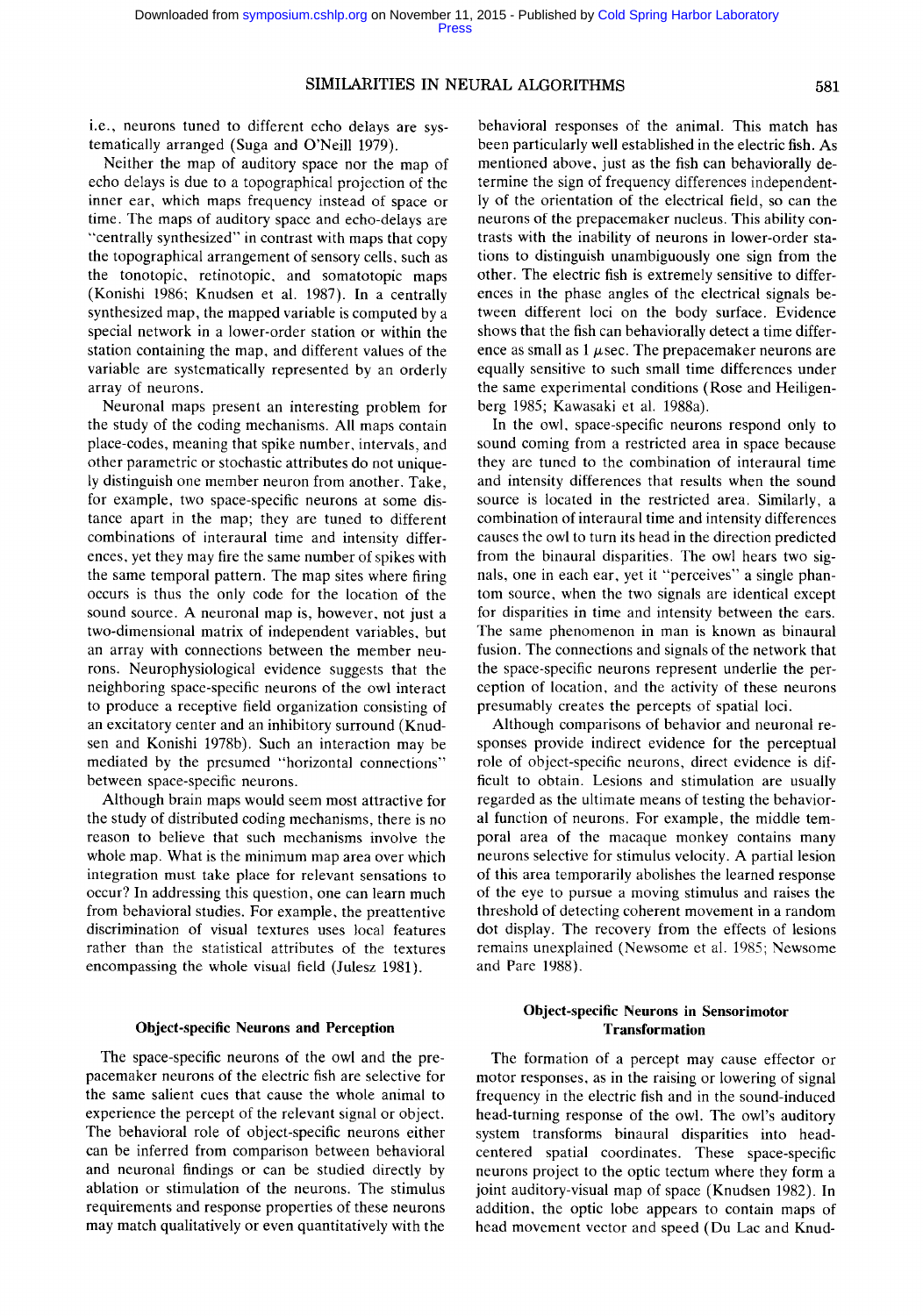#### 582 KONISHI

sen 1990). How the bimodal map projects to the motor map is not known.

The prepacemaker nucleus of the electric fish is particularly interesting for the discussion of central sensorimotor links (Heiligenberg 1990; Keller et al. 1990). The nucleus contains two classes of neurons: one concerned with the jamming avoidance response and the other with aggression and courtship behavior. The fish modulates its electrical signal to produce "chirps" during courtship. Intracellular stimulation of a single neuron elicits chirps in the fish. Although these neurons fire during spontaneous chirps, an individual neuron may or may not fire. There are about 100-200 such cells in each side of the body, and different subsets of cells might control different chirp patterns. These examples from the owl and electric fish illustrate how objectspecific neurons can convey the output of a hierarchically organized sensory system to a specific motor system, which itself is hierarchically organized. In other systems, higher-order interneurons link hierarchically organized sensory and motor systems. Electrical stimulation of a single interneuron in the ventral nerve cord of a crayfish elicits a particular posture or movement (Wiersma and Ikeda 1964). According to recent studies of command neurons in the behaving animal, a group of command fibers contribute to the control of several different motor output patterns, but the amount and nature of the contributions by different fibers vary in different patterns (Hensler 1988; Larimer 1988). Similar principles appear to be used in the cortical control of the arms, hands, and fingers in the macaque monkey (Lemon 1988).

#### CONCLUDING REMARKS

Contrary to the growing skepticism that the method of single-unit recording is inadequate for the study of complex networks, the proper use of single-unit neurophysiology is in the analysis of network property and function. The two main examples used here show that the single-unit method is a powerful tool for the study of complex networks when certain conditions are met. These prerequisites include knowledge of the salient cues used by the animal, the possibility of manipulating and using the same cues in both behavioral and neurophysiological experiments, and information about the connections between different stations of the neural system in question. The owl and electric fish systems satisfy all of the conditions. The stimulus selectivity of single neurons provides direct access to the coding mechanisms of these systems. Comparisons of the two systems show similar steps and procedures in the genesis of the neural codes for biologically relevant signals. These similarities are not just due to the common evolutionary source from which the auditory and electrosensory systems descended. More complex systems such as the visual system of the macaque monkey appear to use the same basic steps and procedures. These similarities therefore suggest the existence of rules in neural coding that transcend different neural systems, although the neural implementation of the rules may differ between systems.

Finally, one of the challenges for future research is how to explain dynamic changes in perception such as shifts in attention. In the electric fish, the electrosensory lateral line lobe, the first station in the brain, is controlled by feedback from one of the higher centers, both directly and indirectly via the cerebellum. Preliminary evidence suggests that the indirect feedback pathway may control the gain of all pyramidal neurons, and the direct one may control the gain of local populations of somatotopically arranged pyramidal neurons (Bastian 1986; Bastian and Bratton 1990; Bratton and Bastian 1990). As Heiligenberg (1990) pointed out, local control may help to concentrate attention to the input from a particular part of the body surface. In the case of the owl, it refuses to localize a signal if its head-turning response is repeatedly unrewarded. Similarly, the owl learns to discriminate between rewarding and unrewarding targets presented either simultaneously or separately (Quine and Konishi 1974; Kenuk and Konishi 1975). The site and mechanisms of such decision making and their relationships to the hierarchical system described above remain to be established.

#### ACKNOWLEDGMENTS

I thank Allison Doupe and Caroly Shumway for reading the manuscript.

#### **REFERENCES**

- Barlow, H.B. 1972. Single units and sensation: A neuron doctrine for perceptual psychology? *Perception* 1: 371.
- Barlow, H.B., R.M. Hill, and W.R. Levick. 1964. Retinal ganglion cells responding selectively to direction and speed of image motion in the rabbit. J. *Physiol.* 173: 377.
- Bastian, J. 1986. Gain control in the electrosensory system: A role for the descending projections to the electrosensory lateral line lobe. J. *Comp. Physiol. A* 158: 505.
- Bastian, J. and B. Bratton. 1990. Descending control of electroreception. I. Properties of nucleus praeeminentialis neurons projecting indirectly to the electrosensory lateral line lobe. J. *Neurosci.* 10: 1226.
- Bowling. D.B. and C.R. Michael. 1980. Projections of single physiologically characterized optic tract fibres in the cat. *Nature* 286: 899.
- Bratton, B. and J. Bastian. 1990. Descending control of electroreception. II. Properties of nucleus praeeminentialis neurons projecting directly to the electrosensory lateral line lobe. J. *Neurosci.* 10: 1241.
- Carr. C.E. 1986. Time coding in electric fish and barn owls. *Brain Behav. Evol.* 28: 122.
- Carr, C.E. and M. Konishi. 1988. Axonal delay lines for time measurement in the owl's brainstem. *Proc. Natl. Acad. Sci.* 85: 8311.
- Carr, C.E. and L. Maler. 1986. Electroreception in gymnotiform fish. Central anatomy and physiology. In *Electroreception* (ed. T.H. Bullock and W. Heiligenberg), p. 319. Wiley, New York.
- Carr, C.E., W. Heiligenberg, and G.J. Rose. 1986a. A timecomparison circuit in the electric fish midbrain. 1. Behavior and physiology. J. *Neurosci.* 6: 107.
- Carr, C.E., L. Maler, and B. Taylor. 1986b. A timecomparison circuit in the electric fish midbrain. II. Functional morphology. J. *Neurosci.* 6: 1372.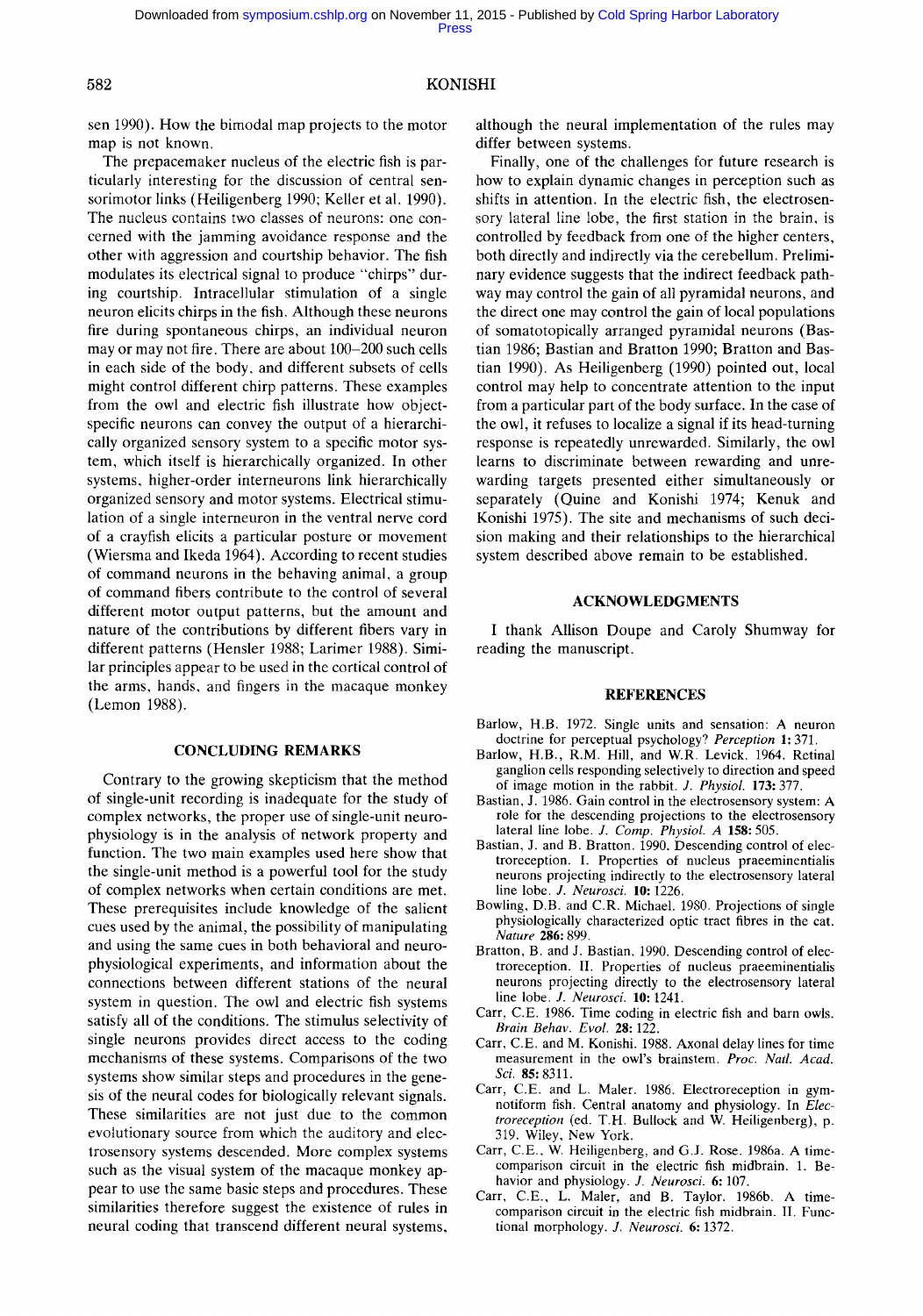- De Yoe, E.A. and D.C. Van Essen. 1988. Concurrent processing streams in monkey visual cortex. *Trends Neurosci.*  11: 219.
- Du Lac, S. and E.I. Knudsen. 1990. Neural maps of head movement vector and speed in the optic tectum of the barn owl. J. *Neurophysiol.* 63: 131.
- Getting, P.A. 1989. Emerging principles governing the operation of neural networks. *Annu. Rev. Neurosci.* 12: 185.
- Gross, C.G., C.E. Rocha-Miranda, and D.B. Bender. 1972. Visual properties of neurons in inferotemporal cortex of the macaque. J. *Neurophysiol.* 35: 96.
- Heiligenberg, W. 1986. Jamming avoidance responses. In *Electroreception* (ed. T.H. Bullock and W. Heiligenberg). p. 613. Wiley, New York.
	- . 1990. The neural basis of behavior. A neuroethological view. *Annu. Rev. Neurosci.* 11: (in press).
- Hensler, K. 1988. Intersegmental interneurons involved in the control of head movements in crickets. J. *Comp. Physiol.*  162: 111.
- Hubel, D.H. and M.S. Livingstone. 1987. Segregation of form, color and stereopsis in primate area 18. J. *Neurosci.*  7: 3378.
- Hubel, H.D. and T.N. Wiesel. 1962. Receptive fields, binocular interaction and functional architecture in the cat's visual cortex. J. *Physiol.* 160: 106.
- Jeffress, L.A. 1948. A place theory of sound localization. J. *Comp. Physiol. Psycho/.* 41: 35.
- Julesz, B. 1971. *Foundations of cyclopean perception.* University of Chicago Press, Illinois.

-. 1981. Textons, the elements of texture perception, and their interactions. *Nature* 290: 91.

- Kaplan, E. and R.M. Shapley. 1982. X and Y cells in the lateral geniculate nucleus of macaque monkeys. J. *Physiol.*  330: 125.
- Kawasaki, M., G.J. Rose, and W. Heiligenberg. 1988a. Temporal hyperacuity in single neurons of electric fish. *Nature*  336: 173.
- Kawasaki, M., L. Maler, G.J. Rose, and W. Heiligenberg. 1988b. Anatomical and functional organization of the prepacemaker nucleus in gymnotiform electric fish: The accommodation of two behaviors in one nucleus. J. *Comp. Neural.* 276: 113.
- Keller, C.H. 1988. Stimulus discrimination in the diencephalon of Eigenmannia: The emergence and sharpening of a sensory filter. J. *Comp. Physiol.* 162: 747.
- Keller, C.H. and W. Heiligenberg. 1989. From distributed sensory processing to discrete motor representations in the diencephalone of the electric fish, *Eigenmannia. J. Comp. Physiol. A* 164: 565.
- Keller, C.H., L. Maler, and W. Heiligenberg. 1990. Structural and functional organization of a diencephalic sensorymotor interface in the gymnotiform fish, *Eigenmannia.* J. *Comp. Neural.* 293: 347.
- Kendrick, K.M. and B.A. Baldwin. 1987. Cells in temporal cortex of conscious sheep can respond preferentially to the sight of faces. *Science* 236: 448.
- Kenuk, S.A. and M. Konishi. 1975. Discrimination of noise spectra by memory in the barn owl. *J. Comp. Physiol.*  97: 55.
- Konishi, M. 1986. Centrally synthesized maps of sensory space. *Trends Neurosci.* 9: 163.
- Konishi, M., T.T. Takahashi, H. Wagner, W.E. Sullivan, and C.E. Carr. 1988. Neurophysiological and anatomical substrates of sound localization in the owl. In *Auditory function* (ed. G.M. Edelman et al.), p. 721. Wiley, New York.
- Knudsen, E.I. 1982. Auditory and visual maps of space in the optic tectum of the owl. J. *Neurosci.* 2: 1177.
- Knudsen, E.I. and M. Konishi. 1978a. A neural map of auditory space in the owl. *Science* 200: 795.

-. 1978b. Center-surround organization of auditory receptive fields. Science 202: 778.

Knudsen, E.I., S. du Lac, and S.D. Esterly. 1987. Computational maps in the brain. *Annu. Rev. Neurosci.* 10: 41.

- Larimer, J.L.. 1988. The command hypothesis: A new view using an old example. *Trends Neurosci.* 11: 506.
- Lemon, R. 1988. The output map of the primate motor cortex. *Trends Neurosci.* 11: 501.
- Lettvin, J.L., H.R. Maturana, W.H. Pitt, and W.S. McCulloch. 1961. Two remarks on the visual system of the frog. In *Sensory communication* (ed. W.A. Rosenblith). M.I.T. Press, Cambridge, Massachusetts.
- Livingstone, M.S. and D.H. Hubel 1987. Psychophysical evidence for separate channels for the perception of form, color, movement, and depth. J. *Neurosci.* 7: 3416.
- . 1988. Segregation of form, color, movement, and depth: Anatomy, physiology, and perception. *Science*  240: 740.
- Maler, L. 1979. The posterior lateral line lobe of certain gymnotoid fish: Quantitative light microscopy. J. *Comp. Neural.* 183: 323.
- Manley, G.A., C. Koeppl, and M. Konishi. 1988. A neural map of interaural intensity difference in the brainstem of the barn owl. J. *Neurosci.* 8: 2665.
- Marder, E. 1989. Chemical modulation of an oscillatory neural circuits. In *Neuronal and cellular oscillators* (ed. J.W. Jacklet), p. 317. Marcel Dekker, New York.
- Marr, D. 1982. *Vision.* Freeman, San Francisco.
- Maturana, H.R., J.L. Lettvin, W.H. Pitt. and W.S. McCulloch. 1960. Physiology and anatomy of vision in the frog. J. *Gen. Physiol.* (suppl.) 43: 129.
- Maunsell, J.H.R. and W.T. Newsome. 1987. Visual processing in monkey extrastriate cortex. *Annu. Rev. Neurosci.*  10:363.
- Maunsell, J.H.R. and C.D. Van Essen. 1983. The connections of the middle temporal visual area (MT) and their relationship to a cortical hierarchy in the macaque monkey. J. *Neurosci.* 3: 2526.
- Michael, C.R. 1988. Retinal afferent arborization patterns, dendritic field orientations, and the segregation of function in the lateral geniculate nucleus of the monkey. *Proc. Natl. Acad.* Sci. 85: 4914.
- Moiseff, A. 1989. Bi-coordinate sound localization by the barn owl. J. *Comp. Physiol.* 164: 637.
- Moiseff, A. and M. Konishi. 1981. Neuronal and behavioral sensitivity to binaural time difference in the owl. *J. Neurosci.* 1: 40.
- Newsome, W.T. and E.B. Pare. 1988. A selective impairment of motion perception following lesions of the middle temporal visual area (MT). J. *Neurosci.* 8: 2201.
- Newsome, W.T., R.H. Wurtz, M.R. Dursteler, and A. Mikami. 1985. Deficits in visual motion processing following ibotenic acid lesions of the middle temporal visual area of the macaque monkey. *J. Neurosci.* 5: 825.
- Perret, D.I., E.T. Rolls, and W. Caan. 1982. Visual neurons responsive to faces in the monkey temporal cortex. *Exp. Brain Res.* 42: 319.
- Perry, V.H., R. Oehler, and A. Cowey. 1984. Retinal ganglion cells that project to the dorsal lateral geniculate nucleus in the macaque monkey. *Neuroscience* 12: 1101.
- Quine, D.B. and M. Konishi. 1974. Absolute frequency discrimination in the barn owl. J. *Comp. Physiol.* 93: 347.
- Reichardt, W. 1961. Autocorrelation: A principle for the evaluation of sensory information by the central nervous system. In *Sensory communication* (ed. W.A. Rosenblith), p. 303. Wiley, New York.
- Rodieck, R.W. 1979. Visual pathways. *Annu. Rev. Neurosci.*  2: 193.
- Rodman, H.R., C.G. Gross, and T.D. Albright. 1989. Afferent basis of visual response properties in area MT of the macaque. I. Effects of striate removal. J. *Neurosci.*  9: 2033.
- Rose, G. and W. Heiligenberg. 1985. Temporal hyperacuity in the electric sense of fish. *Nature* 318: 178.
- Rose, G.J., M. Kawasaki, and W. Heiligenberg. 1988. ''Recognition units" at the top of a neuronal hierarchy? Prepacemaker neurons in *Eigenmannia* code the sign of fre-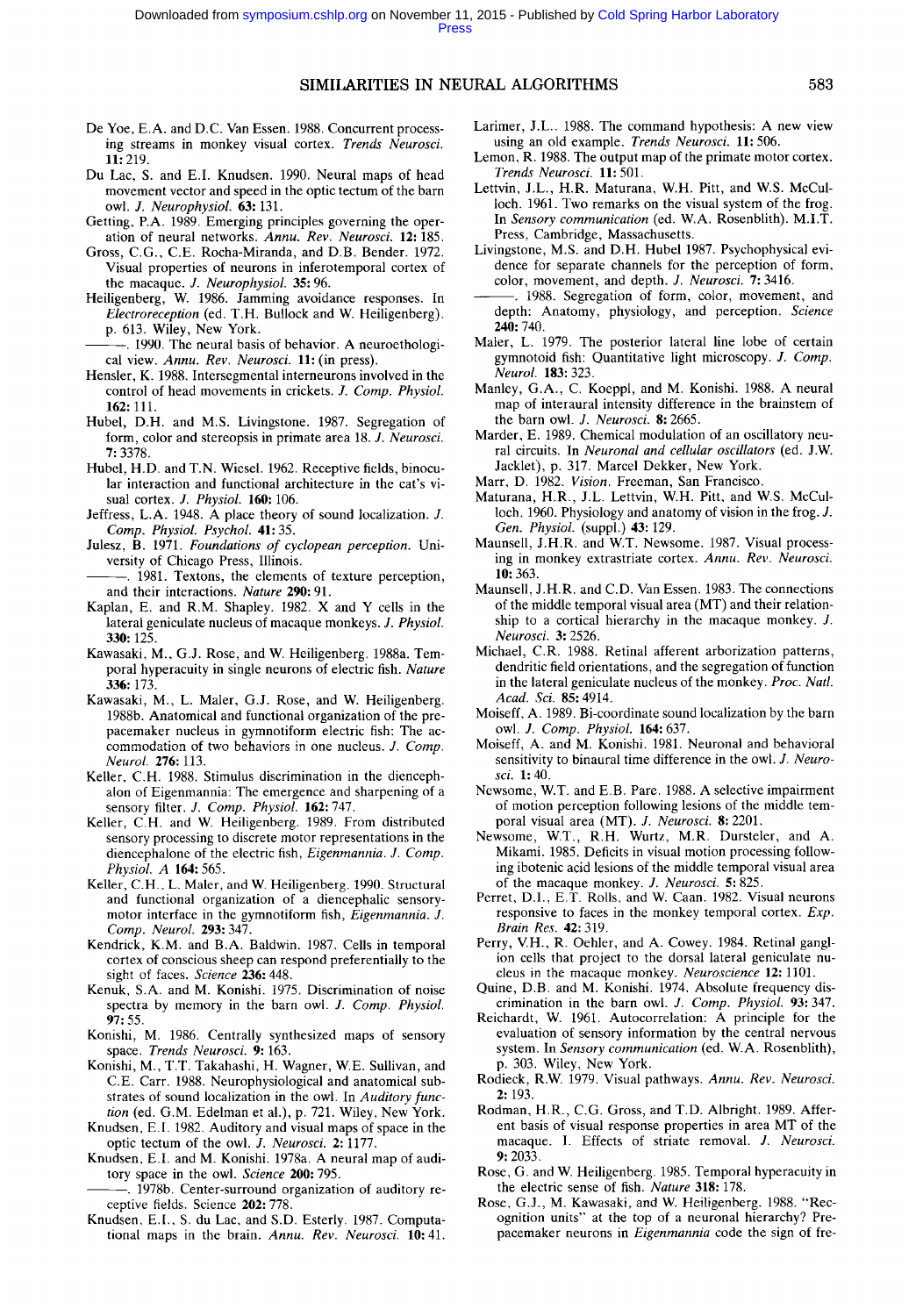### 584 KONISHI

quency differences unambiguously. *J. Comp. Neural.*  162: 759.

- Sherrington, C.S. 1941. *Man on his nature.* Cambridge University Press, Cambridge, England.
- Shumway, C.A. and L. Maler. 1989. GABAnergic inhibition shapes temporal and spatial response properties of pyramidal cells in the electrolateral line lobe of gymnotoid fish. J. *Comp. Physiol.* **164:** 391.
- Suga, N. 1984. The extent to which biosonar information is represented in the bat auditory cortex. In *Dynamic aspects ofneocorticalfunction* (ed. G.M. Edelman et al.), p. 315. Wiley, New York.
- -. 1988. Auditory neuroethology and speech processing: Complex-sound processing by combination-sensitive neurons. *InAuditory function* (ed. G.M. Edelman et al.), p. 679. Wiley, New York.
- Suga, N. and W.E. O'Neill. 1979. Neural axis representing target range in the auditory cortex of the mustache bat. *Science* 206: 351.
- Sullivan, W.E. and M. Konishi. 1984. Segregation of stimulus phase and intensity in the cochlear nuclei of the barn owl. J. *Neurosci.* **4:** 1787.
- -. 1986. Neural map of interaural phase difference in the owl's brainstem. *Proc. Natl. Acad. Sci.* 83: 8400.
- Takahashi, T.T. and M. Konishi. 1986. Selectivity for interaural time difference in the owl's midbrain. J. *Neurosci.*  6: 3413.
- . 1988a. Projections of the cochlear nuclei and nucleus laminaris to the inferior colliculus of the barn owl. J. *Comp. Neural.* 274: 190.
- 1988b. Projections of nucleus angularis and nucleus laminaris to the lateral lemniscal nuclear complex of the barn owl. *J. Comp. Neural.* 274: 212.
- Takahashi, T., A. Moiseff, and M. Konishi. 1984. Time and intensity cues are processed independently in the auditory system of the owl. J. *Neurosci.* **4:** 1781.
- Ulinski, P.S. 1984. Design features in vertebrate sensory systems. *Am. Zoo/.* 24: 717.
- Van Essen, D.C. 1985. Functional organization of primate visual cortex. In *Cerebral cortex* (ed. A. Peters and E.G. Jones), vol. 3, p. 259. Plenum Press, New York.
- Wiersma, C.A.G. and K. Ikeda. 1964. Interneurons commanding movements in the crayfish *Procambarus clarki*  (Girard). *Comp. Biochem. Physiol.* 12: 509.